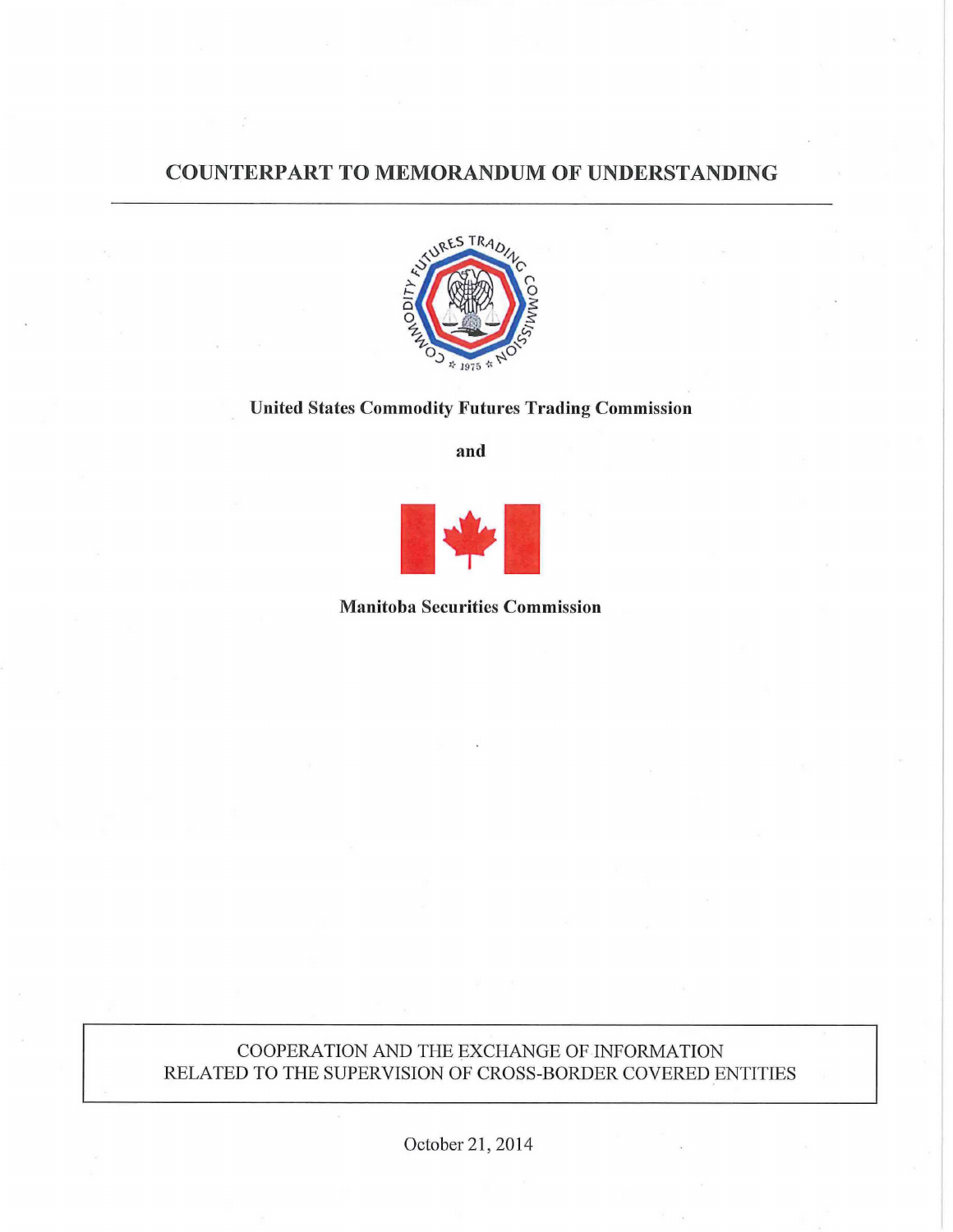## **Appendix B**

#### **COUNTERPART**

1. The *Memorandum of Understanding Concerning Cooperation and the Exchange of Information Related to the Supervision of Cross-Border Covered Entities* ("MOU") between the Commodity Futures Trading Commission ("CFTC") and the Alberta Securities Commission, the British Columbia Securities Commission, the Ontario Securities Commission, and the Québec Autorité des marchés financiers provides in Article Eight, Paragraph 41:

Any Canadian Authority may become a party to this MOU by executing a counterpart hereof together with the CFTC and providing notice of such execution to the other Canadian Authorities that are signatories to this MOU.

- 2. The CFTC and the Manitoba Securities Commission ("MSC") are executing this counterpart to the MOU ("Counterpart") pursuant to Paragraph 41 of the MOU in order for the MSC to become a party to the MOU.
- 3. The MSC hereby falls within the definition of the term "Authority" in Article One, Paragraph 1(b), of the MOU, and is a Canadian Authority and one of the Canadian Authorities within the scope of the MOU.
- 4. All terms and provisions of the MOU hereby apply to the MSC as though the MSC were specifically referenced in the MOU, except with respect to the MSC:
	- 32. The Authorities recognize that, while this MOU is not intended to gather information for enforcement purposes, subsequently the Authorities may want to use the nonpublic information provided pursuant to this MOU for enforcement purposes. In cases where a Requesting Authority seeks to use non-public information obtained pursuant to this MOU for enforcement purposes, including in conducting investigations or taking enforcement action, treatment of the non-public information will be in accordance with the use and confidentiality provisions of the IOSCO MMOU. However, with respect to information shared between the CFTC and MSC, Paragraph 33 applies to such use.
- 5. With respect to the MSC, where specific Canadian provinces are named in the MOU, the word "Manitoba" is hereby included in the MOU.
- 6. With respect to the MSC, the definition of the term "Governmental Entity" means the Federal Ministry of Finance and the Manitoba Ministry of Finance, if the Requesting Authority is the MSC.
- 7. Cooperation in accordance with this Counterpart will become effective on the date this Counterpart is signed by the CFTC and MSC.